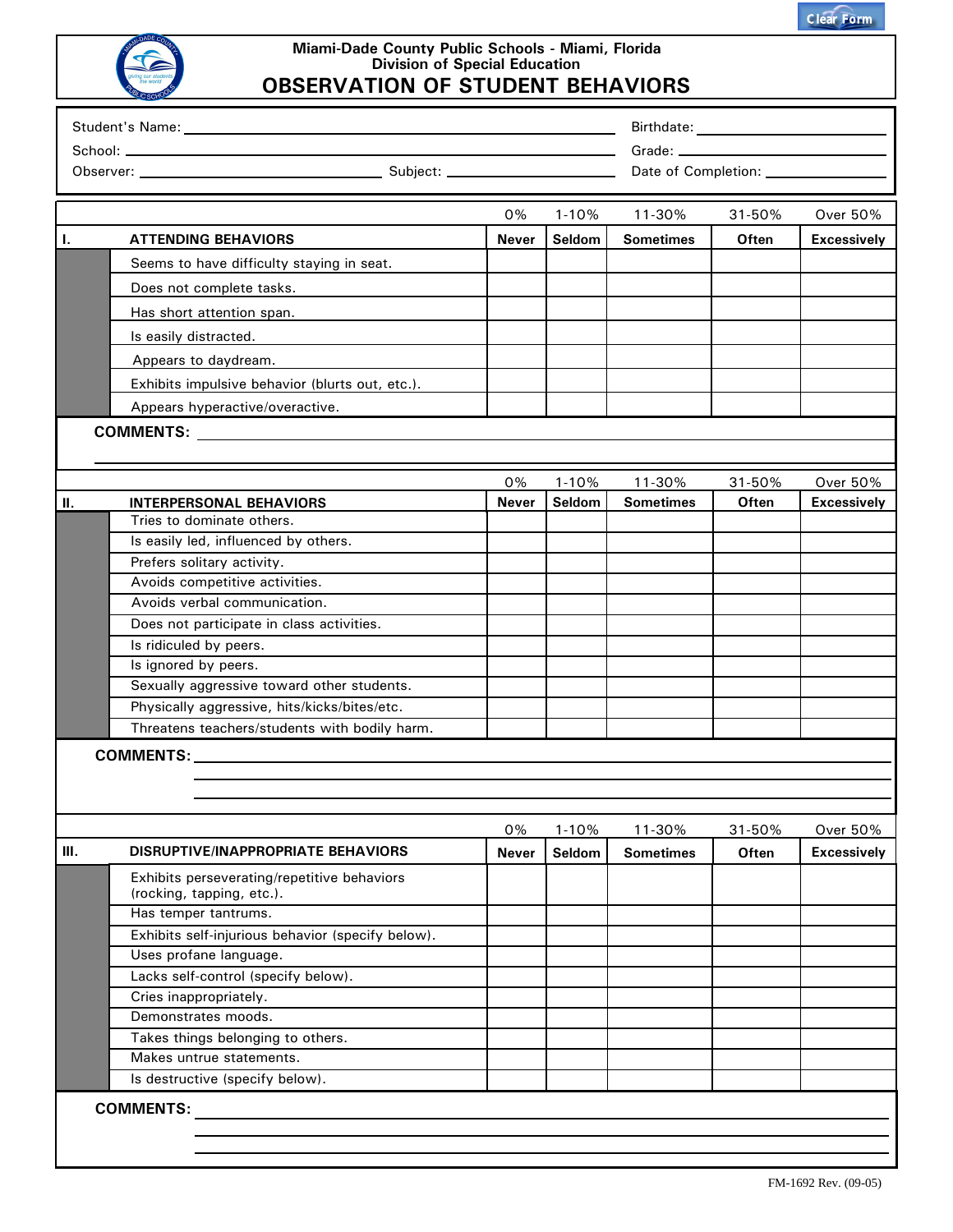Student's Name: Student's Name: School:

|     |                                                                                          | 0%           | $1 - 10%$ | 11-30%           | 31-50%       | <b>Over 50%</b>    |
|-----|------------------------------------------------------------------------------------------|--------------|-----------|------------------|--------------|--------------------|
| IV. | <b>INDICATORS OF ANXIETY</b>                                                             | <b>Never</b> | Seldom    | <b>Sometimes</b> | Often        | <b>Excessively</b> |
|     | Appears nervous, jumpy.                                                                  |              |           |                  |              |                    |
|     | Seems to worry.                                                                          |              |           |                  |              |                    |
|     | Seems unhappy.                                                                           |              |           |                  |              |                    |
|     | Appears to stutter.                                                                      |              |           |                  |              |                    |
|     | Reluctant to speak in group situations.                                                  |              |           |                  |              |                    |
|     | Seems tense, unable to relax.                                                            |              |           |                  |              |                    |
|     | Seems easily frustrated and confused.                                                    |              |           |                  |              |                    |
|     | Appears self-conscious, easily embarrassed, shy.                                         |              |           |                  |              |                    |
|     | Manifests fear of school (specify below).                                                |              |           |                  |              |                    |
|     | Bites fingernails, sucks thumb/fingers.                                                  |              |           |                  |              |                    |
|     | Compulsive talker.                                                                       |              |           |                  |              |                    |
|     | <b>COMMENTS:</b>                                                                         |              |           |                  |              |                    |
|     |                                                                                          |              |           |                  |              |                    |
|     |                                                                                          |              |           |                  |              |                    |
|     |                                                                                          | 0%           | $1 - 10%$ | 11-30%           | 31-50%       | Over 50%           |
| V.  | <b>COGNITIVE SKILLS/PERCEPTUAL MOTOR</b>                                                 | Never        | Seldom    | <b>Sometimes</b> | Often        | <b>Excessively</b> |
|     | Has difficulty copying from chalkboard.                                                  |              |           |                  |              |                    |
|     | Has difficulty reproducing drawings, letters,                                            |              |           |                  |              |                    |
|     | numbers or written words.                                                                |              |           |                  |              |                    |
|     | Exhibits poor gross motor skills (specify below).                                        |              |           |                  |              |                    |
|     | Seems to have difficulty with visual tracking: skips                                     |              |           |                  |              |                    |
|     | lines, words, word endings, etc. (specify below).                                        |              |           |                  |              |                    |
|     | Exhibits poor perception of spatial relationships<br>(letter/number reversals, spacing). |              |           |                  |              |                    |
|     | Has difficulty remembering (specify below).                                              |              |           |                  |              |                    |
|     | <b>COMMENTS:</b>                                                                         |              |           |                  |              |                    |
|     |                                                                                          |              |           |                  |              |                    |
|     |                                                                                          |              |           |                  |              |                    |
|     |                                                                                          |              |           |                  |              |                    |
|     |                                                                                          | 0%           | $1 - 10%$ | 11-30%           | 31-50%       | <b>Over 50%</b>    |
| VI. | PSYCHO-PHYSIOLOGICAL                                                                     | Never        | Seldom    | <b>Sometimes</b> | <b>Often</b> | <b>Excessively</b> |
|     | Has need to use bathroom excessively.                                                    |              |           |                  |              |                    |
|     | Speaks unclearly in native language.                                                     |              |           |                  |              |                    |
|     | Exaggerates physical complaints (headaches,                                              |              |           |                  |              |                    |
|     | stomach aches, etc.).                                                                    |              |           |                  |              |                    |
|     | Rubs eyes, eyelids/eyes inflamed.                                                        |              |           |                  |              |                    |
|     | Holds material close to face.                                                            |              |           |                  |              |                    |
|     | Turns head to one side listening/working.                                                |              |           |                  |              |                    |
|     | Wets clothes.                                                                            |              |           |                  |              |                    |
|     | Exhibits muscle spasms (twitches/ticks).                                                 |              |           |                  |              |                    |
|     | Becomes ill when upset or frustrated.                                                    |              |           |                  |              |                    |
|     | <b>COMMENTS:</b>                                                                         |              |           |                  |              |                    |
|     |                                                                                          |              |           |                  |              |                    |
|     |                                                                                          |              |           |                  |              |                    |
|     |                                                                                          |              |           |                  |              |                    |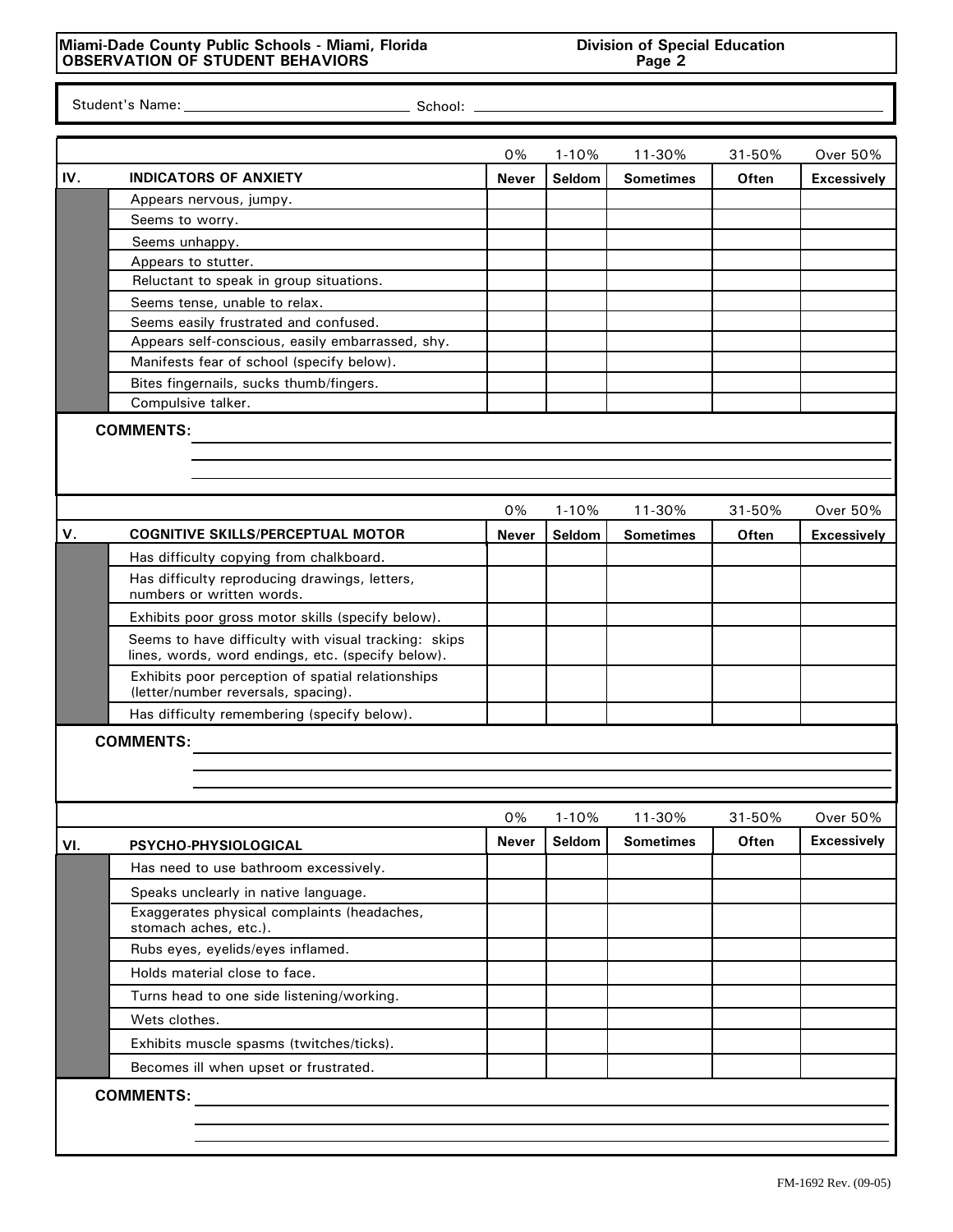## **Miami-Dade County Public Schools - Miami, Florida Division of Special Education OBSERVATION OF STUDENT BEHAVIORS Page 3**

Student's Name: Student's Name: School:

|      |                                                                                  | 0%    | $1 - 10%$ | 11-30%           | 31-50%       | Over 50%           |
|------|----------------------------------------------------------------------------------|-------|-----------|------------------|--------------|--------------------|
| VII. | <b>EARLY SEIZURE IDENTIFICATION</b>                                              | Never | Seldom    | <b>Sometimes</b> | <b>Often</b> | <b>Excessively</b> |
|      | Rapid blinking or rolling of eyes.                                               |       |           |                  |              |                    |
|      | Periods of "day dreaming", dazed behavior<br>or blank staring.                   |       |           |                  |              |                    |
|      | Picking of clothes, mumbling, chewing or random<br>movements while acting dazed. |       |           |                  |              |                    |
|      | Head nodding.                                                                    |       |           |                  |              |                    |
|      | Memory gaps.                                                                     |       |           |                  |              |                    |
|      | Sudden fear, anger or panic.                                                     |       |           |                  |              |                    |
|      | Muscle jerks or sudden falls.                                                    |       |           |                  |              |                    |
|      | Inability to communicate for a short time.                                       |       |           |                  |              |                    |
|      | Repeated movements that look unnatural.                                          |       |           |                  |              |                    |
|      |                                                                                  |       |           |                  |              |                    |
|      |                                                                                  |       |           |                  |              |                    |
|      |                                                                                  |       |           |                  |              |                    |
|      |                                                                                  |       |           |                  |              |                    |
|      |                                                                                  |       |           |                  |              |                    |
|      | <b>Additional Information:</b>                                                   |       |           |                  |              |                    |
|      |                                                                                  |       |           |                  |              |                    |

|       |                                                       | 0%           | $1 - 10%$ | 11-30%           | 31-50%       | Over 50%           |  |
|-------|-------------------------------------------------------|--------------|-----------|------------------|--------------|--------------------|--|
| VIII. | <b>SELF-CONCEPT</b>                                   | <b>Never</b> | Seldom    | <b>Sometimes</b> | <b>Often</b> | <b>Excessively</b> |  |
|       | Appears to lack self-confidence.                      |              |           |                  |              |                    |  |
|       | Exhibits feeling of inferiority.                      |              |           |                  |              |                    |  |
|       | Exhibits feeling of superiority.                      |              |           |                  |              |                    |  |
|       | Appears to lack motivation.                           |              |           |                  |              |                    |  |
|       | Needs praise and encouragement.                       |              |           |                  |              |                    |  |
|       | Demands attention from teacher.                       |              |           |                  |              |                    |  |
|       | Demands attention from peers.                         |              |           |                  |              |                    |  |
|       | Demonstrates pervasive expectation of failure.        |              |           |                  |              |                    |  |
|       | Prefers tasks considerably below instructional level. |              |           |                  |              |                    |  |
|       | Selects overly difficult classroom tasks.             |              |           |                  |              |                    |  |
|       |                                                       |              |           |                  |              |                    |  |
|       | <b>Additional Information:</b>                        |              |           |                  |              |                    |  |